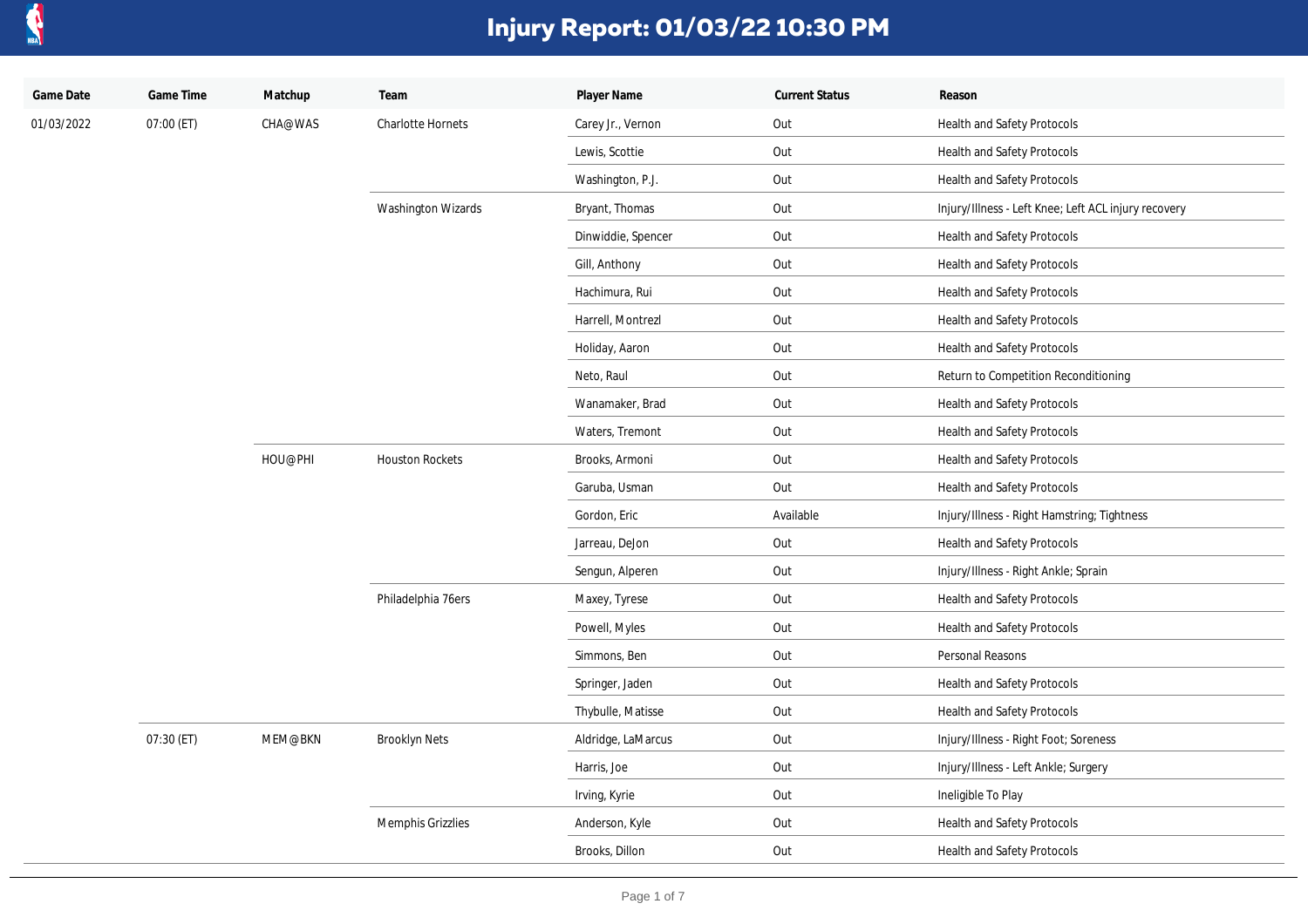

| Game Date | Game Time  | Matchup | Team                   | Player Name             | <b>Current Status</b> | Reason                                  |
|-----------|------------|---------|------------------------|-------------------------|-----------------------|-----------------------------------------|
|           |            |         |                        | Buchanan, Shaq          | Out                   | Health and Safety Protocols             |
|           |            |         |                        | Konchar, John           | Out                   | Health and Safety Protocols             |
|           |            |         |                        | Melton, De'Anthony      | Out                   | Health and Safety Protocols             |
|           |            |         |                        | Tillman, Xavier         | Out                   | Health and Safety Protocols             |
|           |            |         |                        | Williams, Ziaire        | Out                   | Injury/Illness - Left Ankle; Sprain     |
|           | 08:00 (ET) | DET@MIL | <b>Detroit Pistons</b> | Grant, Jerami           | Out                   | Injury/Illness - Right Thumb; Sprain    |
|           |            |         |                        | Jackson, Frank          | Out                   | Injury/Illness - Right Ankle; Sprain    |
|           |            |         |                        | Joseph, Cory            | Out                   | Health and Safety Protocols             |
|           |            |         |                        | Livers, Isaiah          | Out                   | Injury/Illness - Right Foot; Soreness   |
|           |            |         |                        | Olynyk, Kelly           | Out                   | Injury/Illness - Left Knee; Sprain      |
|           |            |         |                        | Palmer, Trayvon         | Out                   | G League - On Assignment                |
|           |            |         |                        | Pickett, Jamorko        | Out                   | G League - Two-Way                      |
|           |            |         |                        | Sirvydis, Deividas      | Out                   | G League - On Assignment                |
|           |            |         |                        | Smith, Chris            | Out                   | G League - Two-Way                      |
|           |            |         |                        | Stanley, Cassius        | Out                   | G League - On Assignment                |
|           |            |         |                        | Stewart, Isaiah         | Out                   | Health and Safety Protocols             |
|           |            |         |                        | Walton Jr., Derrick     | Out                   | Not With Team                           |
|           |            |         | Milwaukee Bucks        | Antetokounmpo, Thanasis | Out                   | Health and Safety Protocols             |
|           |            |         |                        | DiVincenzo, Donte       | Out                   | Injury/Illness - Left Ankle; Sprain     |
|           |            |         |                        | Lopez, Brook            | Out                   | Injury/Illness - Back; Surgery          |
|           |            |         |                        | Middleton, Khris        | Questionable          | Personal Reasons                        |
|           |            |         |                        | Nwora, Jordan           | Out                   | Health and Safety Protocols             |
|           |            |         |                        | Ojeleye, Semi           | Out                   | Health and Safety Protocols             |
|           |            | ORL@CHI | Chicago Bulls          | Bradley, Tony           | Out                   | Return to Competition Reconditioning    |
|           |            |         |                        | Caruso, Alex            | Out                   | Injury/Illness - Left Midfoot; Sprain   |
|           |            |         |                        | Cook, Tyler             | Out                   | Injury/Illness - Left Ankle; Sprain     |
|           |            |         |                        | Green, Javonte          | Out                   | Injury/Illness - Right Adductor; Strain |
|           |            |         |                        |                         |                       |                                         |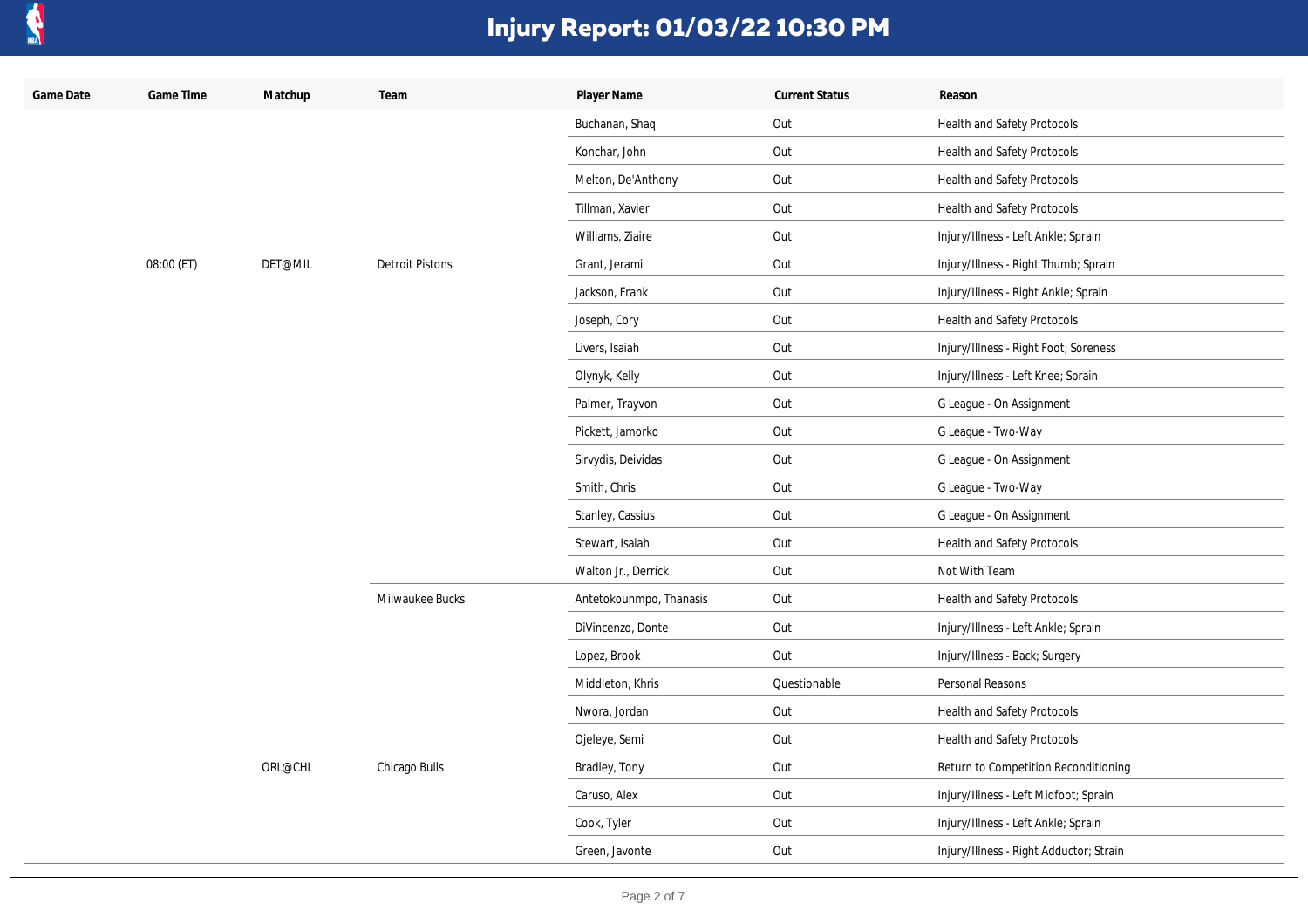

| Game Date | Game Time  | Matchup | Team                    | Player Name              | <b>Current Status</b> | Reason                                                                    |
|-----------|------------|---------|-------------------------|--------------------------|-----------------------|---------------------------------------------------------------------------|
|           |            |         |                         | Simonovic, Marko         | Out                   | Health and Safety Protocols                                               |
|           |            |         |                         | Williams, Patrick        | Out                   | Injury/Illness - Left Wrist; Ligament Tear                                |
|           |            |         | Orlando Magic           | Anthony, Cole            | Out                   | Injury/Illness - Right Ankle; Sprain                                      |
|           |            |         |                         | Carter-Williams, Michael | Out                   | Injury/Illness - Left Ankle; Injury Recovery                              |
|           |            |         |                         | Fultz, Markelle          | Out                   | Injury/Illness - Left Knee; Injury Recovery; Health & Safety<br>Protocols |
|           |            |         |                         | Isaac, Jonathan          | Out                   | Injury/Illness - Left Knee; Injury Recovery                               |
|           |            |         |                         | Lopez, Robin             | Out                   | Health and Safety Protocols                                               |
|           |            |         |                         | Moore, E'Twaun           | Out                   | Injury/Illness - Left Knee; Sprain                                        |
|           |            |         |                         | Okeke, Chuma             | Out                   | Return to Competition Reconditioning                                      |
|           |            |         |                         | Suggs, Jalen             | Out                   | Injury/Illness - Right Thumb; Fracture                                    |
|           |            |         |                         | Wagner, Moritz           | Out                   | Injury/Illness - N/A; Illness Non-Covid                                   |
|           |            | UTA@NOP | New Orleans Pelicans    | Ingram, Brandon          | Available             | Injury/Illness - Left Achilles; Soreness                                  |
|           |            |         |                         | Lewis Jr., Kira          | Out                   | Injury/Illness - Right Knee ACL/MCL; Sprain                               |
|           |            |         |                         | Louzada, Didi            | Out                   | League Suspension                                                         |
|           |            |         |                         | Satoransky, Tomas        | Out                   | Health and Safety Protocols                                               |
|           |            |         |                         | Valanciunas, Jonas       | Available             | Health and Safety Protocols                                               |
|           |            |         |                         | Williamson, Zion         | Out                   | Injury/Illness - Right Foot; Fracture                                     |
|           |            |         | Utah Jazz               | Azubuike, Udoka          | Out                   | Injury/Illness - Right Ankle; Sprain                                      |
|           |            |         |                         | Paschall, Eric           | Out                   | Personal Reasons                                                          |
|           |            |         |                         | Whiteside, Hassan        | Out                   | Injury/Illness - N/a; Concussion Protocol                                 |
|           | 08:30 (ET) | DEN@DAL | <b>Dallas Mavericks</b> | Burke, Trey              | Out                   | Health and Safety Protocols                                               |
|           |            |         |                         | Cauley-Stein, Willie     | Out                   | Personal Reasons                                                          |
|           |            |         |                         | Marjanovic, Boban        | Out                   | Health and Safety Protocols                                               |
|           |            |         |                         | McLaughlin, JaQuori      | Out                   | Health and Safety Protocols                                               |
|           |            |         |                         | Porzingis, Kristaps      | Out                   | Health and Safety Protocols                                               |
|           |            |         |                         | Thomas, Isaiah           | Out                   | Health and Safety Protocols                                               |
|           |            |         |                         |                          |                       |                                                                           |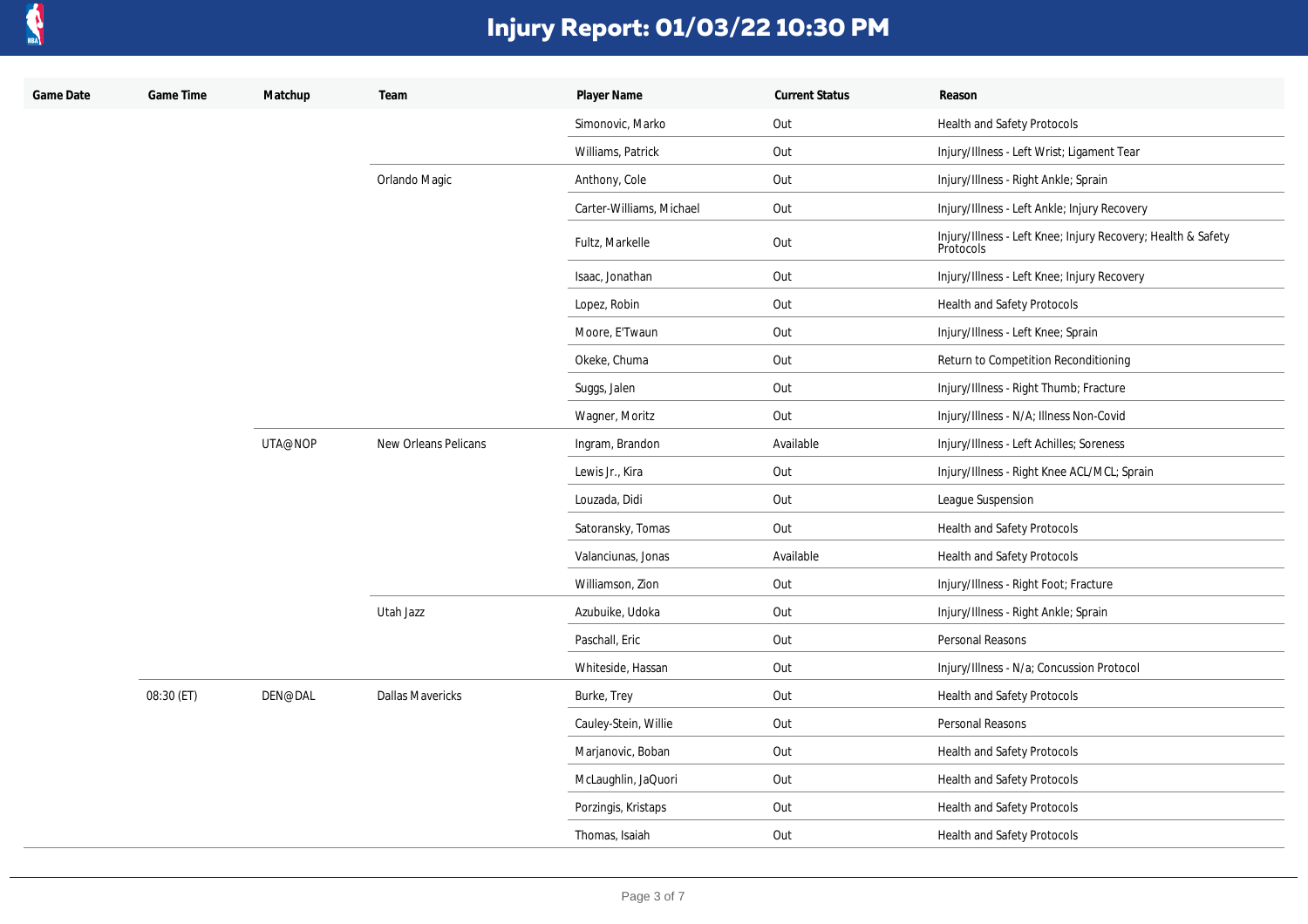

| Game Date | Game Time  | Matchup | Team                          | Player Name         | <b>Current Status</b> | Reason                                                                  |
|-----------|------------|---------|-------------------------------|---------------------|-----------------------|-------------------------------------------------------------------------|
|           |            |         | Denver Nuggets                | Bol, Bol            | Available             | Health and Safety Protocols                                             |
|           |            |         |                               | Cancar, Vlatko      | Available             | Injury/Illness - Nasal; Fracture                                        |
|           |            |         |                               | Dozier, P.J.        | Out                   | Injury/Illness - Left Acl; Surgery                                      |
|           |            |         |                               | Green, JaMychal     | Available             | Health and Safety Protocols                                             |
|           |            |         |                               | Green, Jeff         | Out                   | <b>Health and Safety Protocols</b>                                      |
|           |            |         |                               | Howard, Markus      | Out                   | Injury/Illness - Left Knee; Sprain                                      |
|           |            |         |                               | Hyland, Bones       | Available             | Health and Safety Protocols                                             |
|           |            |         |                               | Morris, Monte       | Out                   | Health and Safety Protocols                                             |
|           |            |         |                               | Murray, Jamal       | Out                   | Injury/Illness - Left Knee; Injury Recovery                             |
|           |            |         |                               | Nnaji, Zeke         | Out                   | Health and Safety Protocols                                             |
|           |            |         |                               | Porter Jr., Michael | Out                   | Injury/Illness - Lumbar Spine; Surgery                                  |
|           |            |         |                               | Rivers, Austin      | Available             | Injury/Illness - Right Thumb; Sprain                                    |
|           | 10:00 (ET) | ATL@POR | Atlanta Hawks                 | Bogdanovic, Bogdan  | Out                   | Health and Safety Protocols                                             |
|           |            |         |                               | Collins, John       | Out                   | Health and Safety Protocols                                             |
|           |            |         |                               | Dieng, Gorgui       | Out                   | Health and Safety Protocols                                             |
|           |            |         |                               | Ellison, Malik      | Out                   | Health and Safety Protocols                                             |
|           |            |         |                               | Hill, Solomon       | Out                   | Injury/Illness - Right Hamstring; Tear                                  |
|           |            |         |                               | Hunter, De'Andre    | Out                   | Injury/Illness - Right Wrist; Injury Recovery                           |
|           |            |         |                               | Johnson, Jalen      | Out                   | Health and Safety Protocols                                             |
|           |            |         |                               | Reddish, Cam        | Out                   | Injury/Illness - Right Ankle; Sprain                                    |
|           |            |         |                               | Tillman, Justin     | Out                   | G League - On Assignment                                                |
|           |            |         | <b>Portland Trail Blazers</b> | Lillard, Damian     | Out                   | Injury/Illness - Abdomen; Abdominal tendinopathy - injury<br>management |
|           |            |         |                               | McCollum, CJ        | Out                   | Injury/Illness - Right Lung; Pneumothorax                               |
|           |            |         |                               | McGriff, Cameron    | Out                   | Health and Safety Protocols                                             |
|           |            |         |                               | Nurkic, Jusuf       | Available             | Health and Safety Protocols                                             |
|           |            |         |                               | Williams, Brandon   | Out                   | Health and Safety Protocols                                             |
|           |            |         |                               |                     |                       |                                                                         |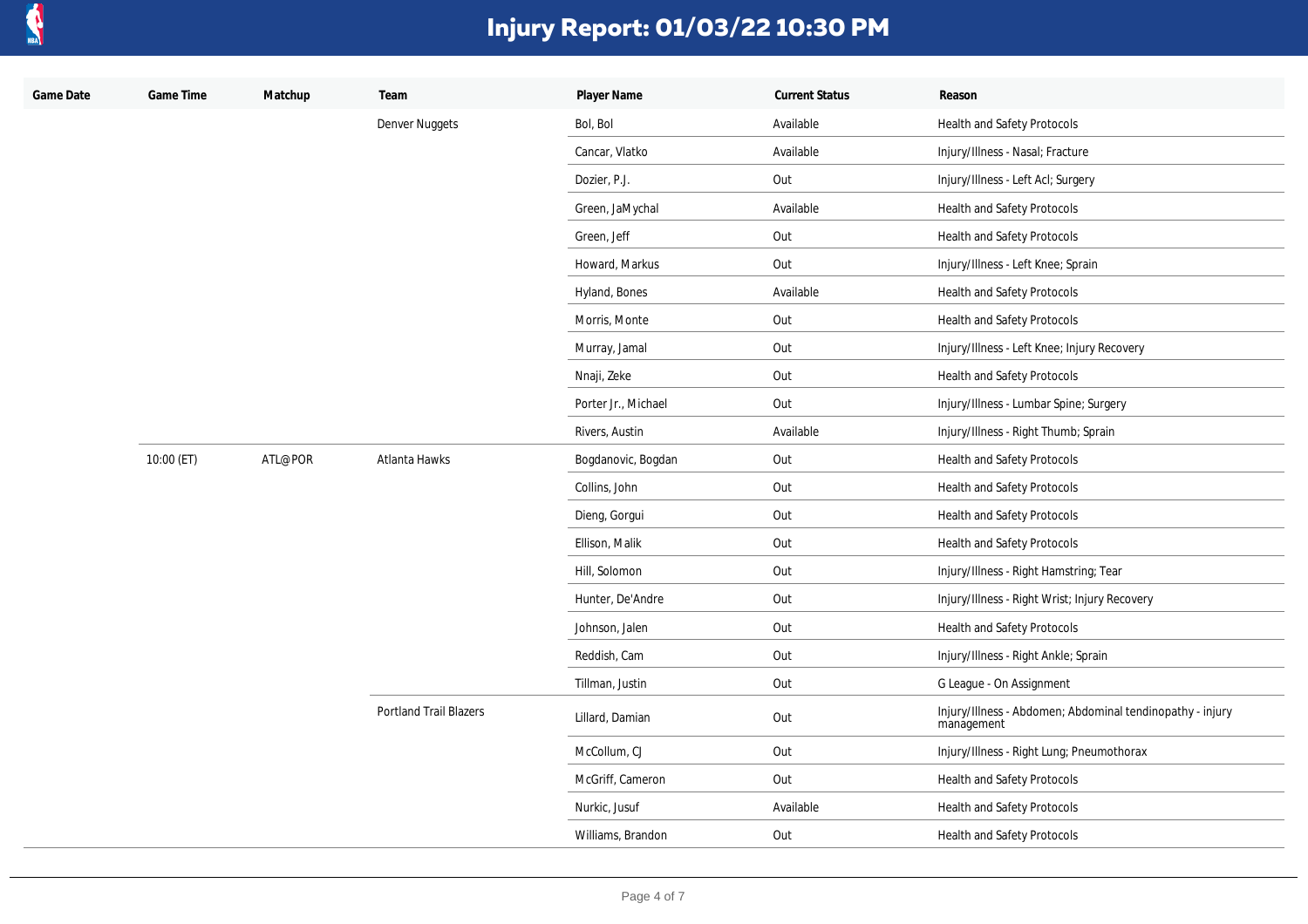

| Game Date | Game Time  | Matchup | Team                                  | Player Name         | <b>Current Status</b> | Reason                                                       |
|-----------|------------|---------|---------------------------------------|---------------------|-----------------------|--------------------------------------------------------------|
|           |            |         |                                       | Zeller, Cody        | Out                   | Health and Safety Protocols                                  |
|           |            | MIA@GSW | Golden State Warriors                 | Iguodala, Andre     | Out                   | Injury/Illness - Right Knee; Soreness                        |
|           |            |         |                                       | Thompson, Klay      | Out                   | Injury/Illness - Right Achilles Tendon; Injury Recovery      |
|           |            |         |                                       | Wiseman, James      | Out                   | Injury/Illness - Right Knee; Injury Recovery                 |
|           |            |         | Miami Heat                            | Adebayo, Bam        | Out                   | Injury/Illness - Right Thumb; UCL Reconstruction             |
|           |            |         |                                       | Dedmon, Dewayne     | Out                   | Injury/Illness - Left Knee; Sprain                           |
|           |            |         |                                       | Garrett, Marcus     | Out                   | Health and Safety Protocols                                  |
|           |            |         |                                       | Haslem, Udonis      | Out                   | Health and Safety Protocols                                  |
|           |            |         |                                       | Morris, Markieff    | Out                   | Injury/Illness - Neck; Whiplash                              |
|           |            |         |                                       | Okpala, KZ          | Out                   | Injury/Illness - Right Wrist; Sprain                         |
|           |            |         |                                       | Oladipo, Victor     | Out                   | Injury/Illness - Right Knee; Injury Recovery                 |
|           |            |         |                                       | Robinson, Duncan    | Out                   | Health and Safety Protocols                                  |
|           |            |         |                                       | Strus, Max          | Out                   | Health and Safety Protocols                                  |
|           |            |         |                                       | Tucker, P.J.        | Available             | Health and Safety Protocols                                  |
|           |            |         |                                       | Vincent, Gabe       | Out                   | Health and Safety Protocols                                  |
|           | 10:30 (ET) | MIN@LAC | LA Clippers<br>Minnesota Timberwolves | Batum, Nicolas      | Out                   | Injury/Illness - Right Ankle; Sprain                         |
|           |            |         |                                       | Boston Jr., Brandon | Out                   | Health and Safety Protocols                                  |
|           |            |         |                                       | George, Paul        | Out                   | Injury/Illness - Right Elbow; Ulnar Collateral Ligament Tear |
|           |            |         |                                       | Hartenstein, Isaiah | Out                   | Injury/Illness - Left Ankle; Sprain                          |
|           |            |         |                                       | Kennard, Luke       | Out                   | Health and Safety Protocols                                  |
|           |            |         |                                       | Leonard, Kawhi      | Out                   | Injury/Illness - Right Knee; ACL - Injury Recovery           |
|           |            |         |                                       | Preston, Jason      | Out                   | Injury/Illness - Right Foot; Injury Recovery                 |
|           |            |         |                                       | Scrubb, Jay         | Available             | Return to Competition Reconditioning                         |
|           |            |         |                                       | Zubac, Ivica        | Out                   | Health and Safety Protocols                                  |
|           |            |         |                                       | Russell, D'Angelo   | Out                   | Return to Competition Reconditioning                         |
|           |            |         |                                       | Towns, Karl-Anthony | Out                   | Return to Competition Reconditioning                         |
|           |            |         |                                       | Wright IV, McKinley | Out                   | G League - Two-Way                                           |
|           |            |         |                                       |                     |                       |                                                              |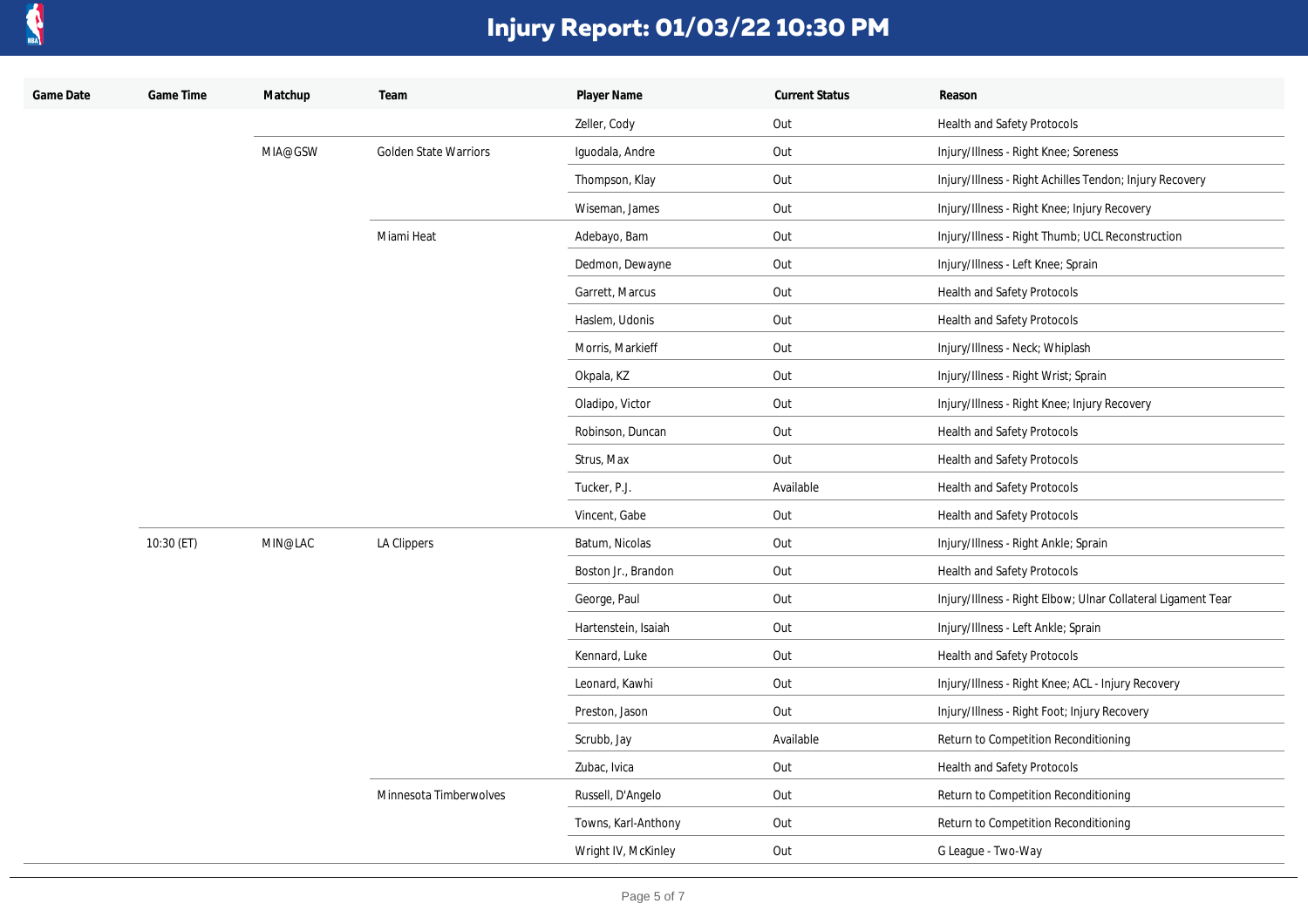

| Game Date  | Game Time  | Matchup | Team                       | Player Name        | <b>Current Status</b> | Reason                                         |
|------------|------------|---------|----------------------------|--------------------|-----------------------|------------------------------------------------|
| 01/04/2022 | 07:00 (ET) | MEM@CLE | <b>Cleveland Cavaliers</b> | Okoro, Isaac       | Out                   | Injury/Illness - Left Elbow; Sprain            |
|            |            |         |                            | Osman, Cedi        | Out                   | Health and Safety Protocols                    |
|            |            |         |                            | Rubio, Ricky       | Out                   | Injury/Illness - Left Knee; ACL Tear           |
|            |            |         |                            | Sexton, Collin     | Out                   | Injury/Illness - Left Knee; Meniscal Tear      |
|            |            |         |                            | Windler, Dylan     | Probable              | Injury/Illness - Left Knee; Soreness           |
|            |            |         | <b>Memphis Grizzlies</b>   |                    |                       | NOT YET SUBMITTED                              |
|            |            | SAS@TOR | San Antonio Spurs          | Bates-Diop, Keita  | Questionable          | Injury/Illness - Right Hamstring; Tightness    |
|            |            |         |                            | Cacok, Devontae    | Out                   | Health and Safety Protocols                    |
|            |            |         |                            | Collins, Zach      | Out                   | Injury/Illness - Left Ankle; Stress Fracture   |
|            |            |         |                            | McDermott, Doug    | Out                   | Health and Safety Protocols                    |
|            |            |         |                            | Murray, Dejounte   | Out                   | Return to Competition Reconditioning           |
|            |            |         |                            | Walker IV, Lonnie  | Out                   | Health and Safety Protocols                    |
|            |            |         | <b>Toronto Raptors</b>     | Bonga, Isaac       | Questionable          | Return to Competition Reconditioning           |
|            |            |         |                            | Dragic, Goran      | Out                   | Not With Team                                  |
|            |            |         |                            | Johnson, David     | Out                   | Injury/Illness - Left Calf; Strain             |
|            | 07:30 (ET) | IND@NYK | Indiana Pacers             | Bitadze, Goga      | Out                   | Health and Safety Protocols                    |
|            |            |         |                            | Brogdon, Malcolm   | Out                   | Health and Safety Protocols                    |
|            |            |         |                            | Duarte, Chris      | Out                   | Health and Safety Protocols                    |
|            |            |         |                            | Jackson, Isaiah    | Out                   | Health and Safety Protocols                    |
|            |            |         |                            | Lamb, Jeremy       | Out                   | Health and Safety Protocols                    |
|            |            |         |                            | LeVert, Caris      | Out                   | Health and Safety Protocols                    |
|            |            |         |                            | Martin, Kelan      | Out                   | Health and Safety Protocols                    |
|            |            |         |                            | McConnell, T.J.    | Out                   | Injury/Illness - Right Wrist; Ligament surgery |
|            |            |         |                            | Warren, T.J.       | Out                   | Health and Safety Protocols                    |
|            |            |         | New York Knicks            | Noel, Nerlens      | Out                   | Health and Safety Protocols                    |
|            |            |         |                            | Randle, Julius     | Out                   | Health and Safety Protocols                    |
|            |            |         |                            | Robinson, Mitchell | Questionable          | Return to Competition Reconditioning           |
|            |            |         |                            |                    |                       |                                                |